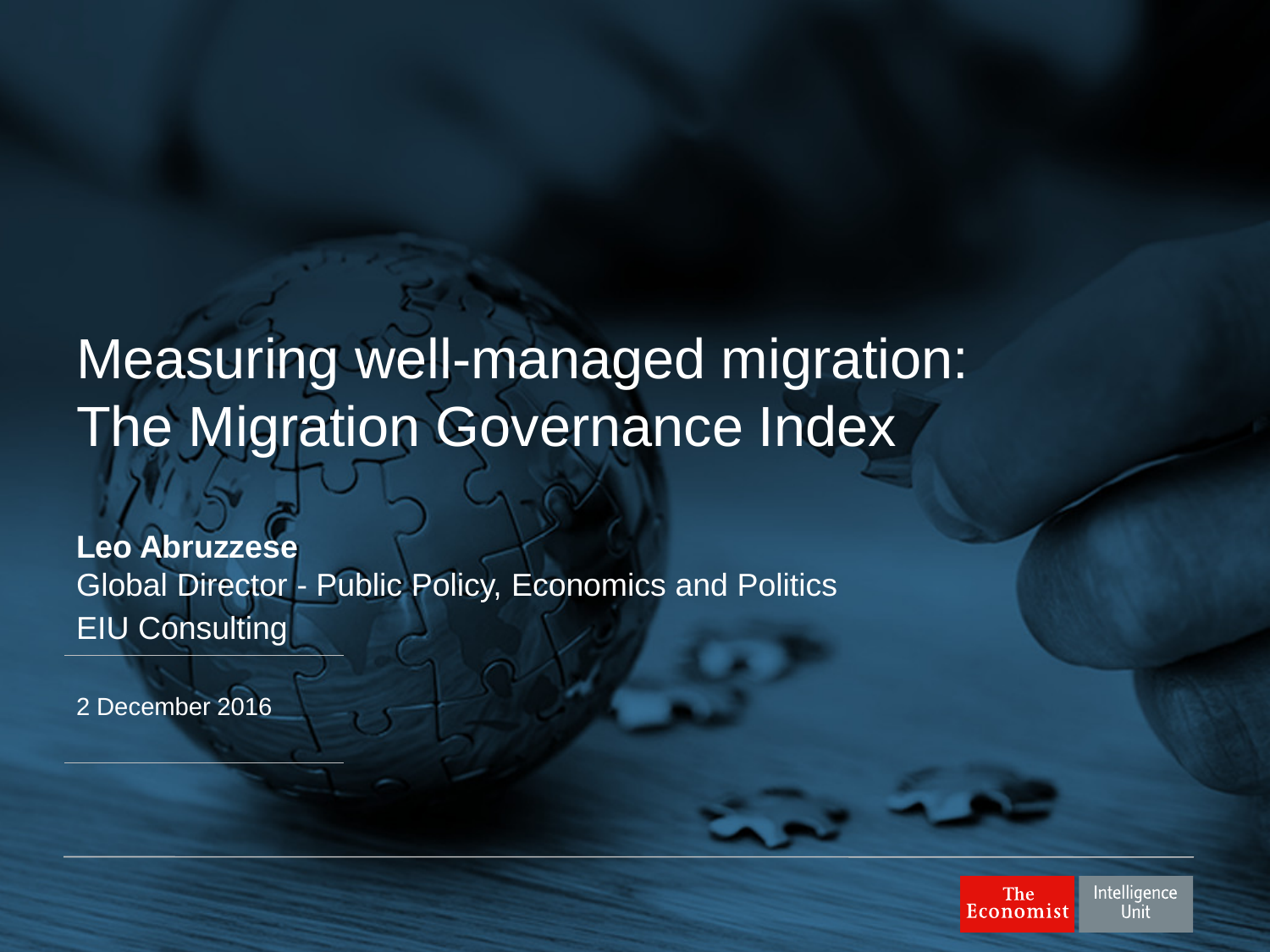# Benchmarking migration governance globally

#### Background of the project

- **Hyper-globalised world: International migration continues to increase—244m in 2015, up 41% since 2000.**
	- Challenge: Ensuring that migration occurs in a safe, secure, legal and orderly way
	- Migration is recognised in the SDGs as a driver for reducing inequalities
- **IOM has been collaborating with The Economist Intelligence Unit (EIU) to develop a benchmarking framework for national migration policies that aims to:**
	- Goal 1: Use internationally agreed definitions of "well-managed migration"
	- Goal 2: Go beyond existing research to produce a more comprehensive understanding of migration governance, using a unique scoring system
	- Goal 3: Provide a tool to assist governments in evaluating the scope of their policies; help them identify gaps and set priorities around institutional capacity on migration
- **The Index does not establish a global ranking of states on overall migration policy; rather, it seeks to identify progress within domains**

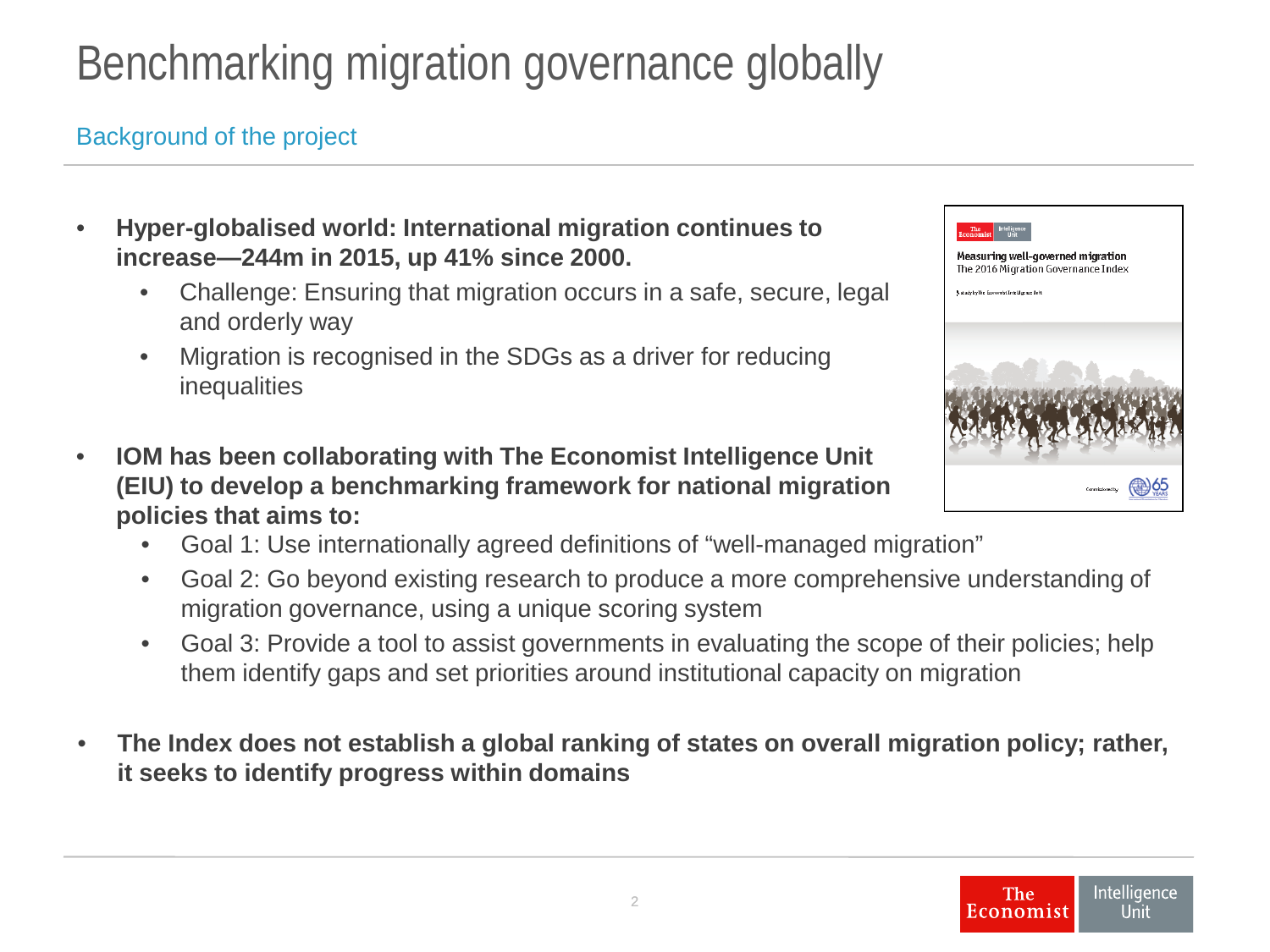# The SDGs, MiGOF and the Migration Governance Index

The MGI provides a strong analytical foundation for monitoring progress towards SDG target 10.7

- **The centre-piece for migration in the post-2015 development framework is target 10.7 of the Sustainable Development Goals** 
	- Target 10.7 focuses on the facilitation of *"orderly, safe, regular and responsible migration and mobility of people, including through the implementation of planned and well-managed migration policies".*
- **The Migration Governance Index (MGI) was inspired by the IOM's Migration Governance Framework (MiGOF), which sets out the essential elements to support planned and well-managed migration**
	- The IOM Council has been leading inter-governmental discussions on the establishment of a Migration Governance Framework (MiGOF) to help track progress towards target 10.7.



- By measuring 73 indicators grouped under five different domains of migration governance, the MGI offers an important foundation for this endeavour.
- The IOM, at its International Dialogue on Migration in February 2016, discussed different approaches for measuring progress; the MGI was presented to a diverse audience encompassing country representatives and members of the migration community.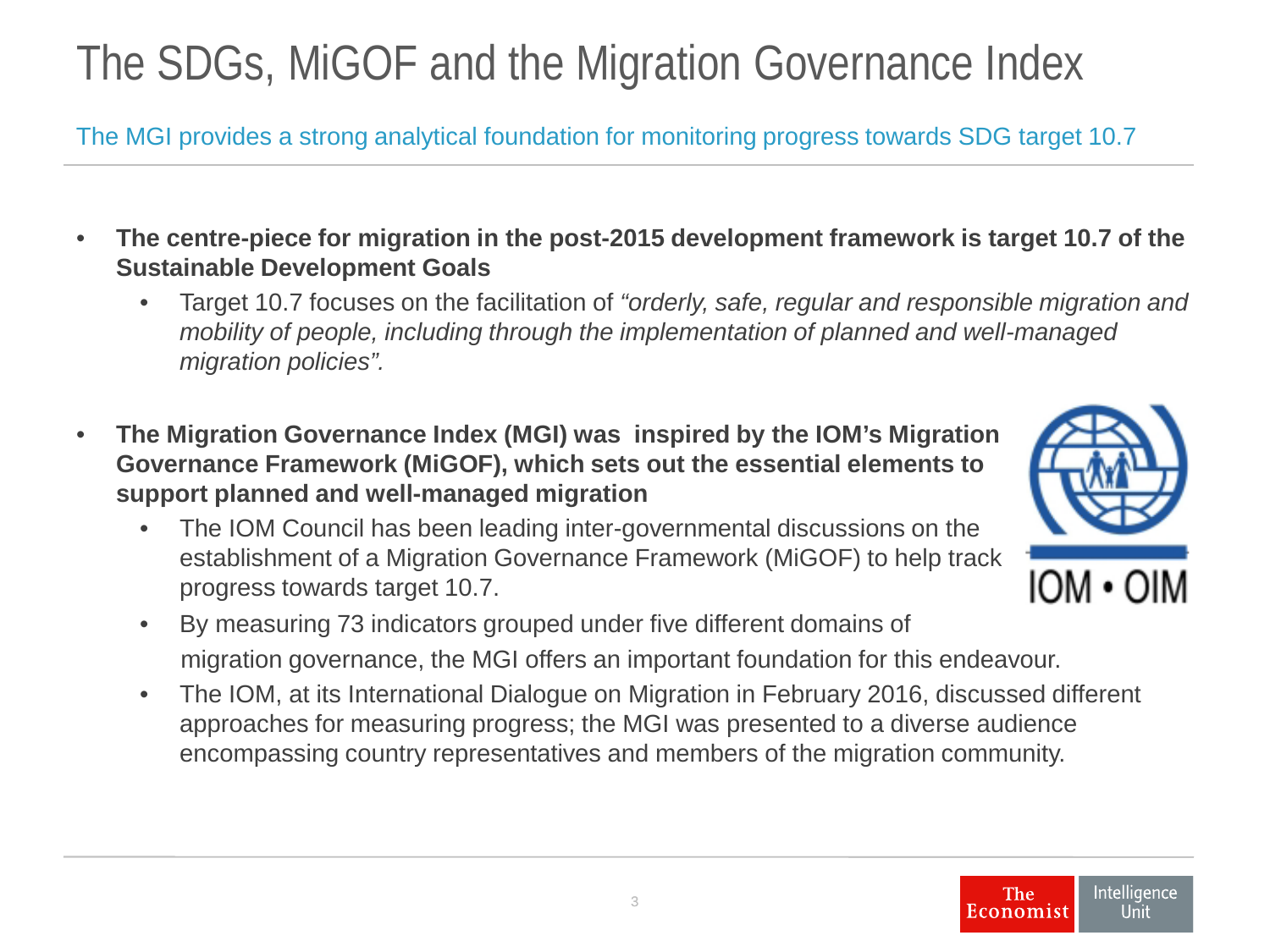#### The research programme

#### From framework creation to model finalisation

| Preliminary<br>research and draft<br><b>indicators</b>                                                                               | <b>Expert panel</b>                                                                                                                                                | Development of<br>scoring analytical<br>framework                                                                                                                                                | <b>Country research</b><br>into migration<br>governance                                                                                                                                                                                                  | <b>Model construction</b>                                                                                                                                                                                                                                                    |
|--------------------------------------------------------------------------------------------------------------------------------------|--------------------------------------------------------------------------------------------------------------------------------------------------------------------|--------------------------------------------------------------------------------------------------------------------------------------------------------------------------------------------------|----------------------------------------------------------------------------------------------------------------------------------------------------------------------------------------------------------------------------------------------------------|------------------------------------------------------------------------------------------------------------------------------------------------------------------------------------------------------------------------------------------------------------------------------|
| We conducted<br>extensive<br>research into<br>key issues<br>related to<br>migration<br>governance and<br>existing scoring<br>models. | In July 2015, in<br>collaboration<br>with the IOM,<br>we hosted in<br>London a panel<br>of 14<br>international<br>migration<br>experts to refine<br>the framework. | The EIU<br>consulting team<br>developed the<br>panel's input<br>into a refined<br>analytical<br>framework,<br>inclusive of 73<br>qualitative sub-<br>indicators and a<br>scoring<br>methodology. | Our team of<br>country analysts<br>and researchers<br>conducted in-<br>depth research<br>into national<br>migration<br>policies and<br>strategies and<br>worked to<br>produce a body<br>of research to<br>substantiate the<br>qualitative<br>indicators. | We produced an<br>interactive<br>model in Excel,<br>allowing users<br>to dive into<br>individual<br>countries or<br>indicators and<br>build<br>customised<br>analytical<br>profiles. Model<br>will be refined<br>subject to on-<br>going<br>discussion with<br>expert panel. |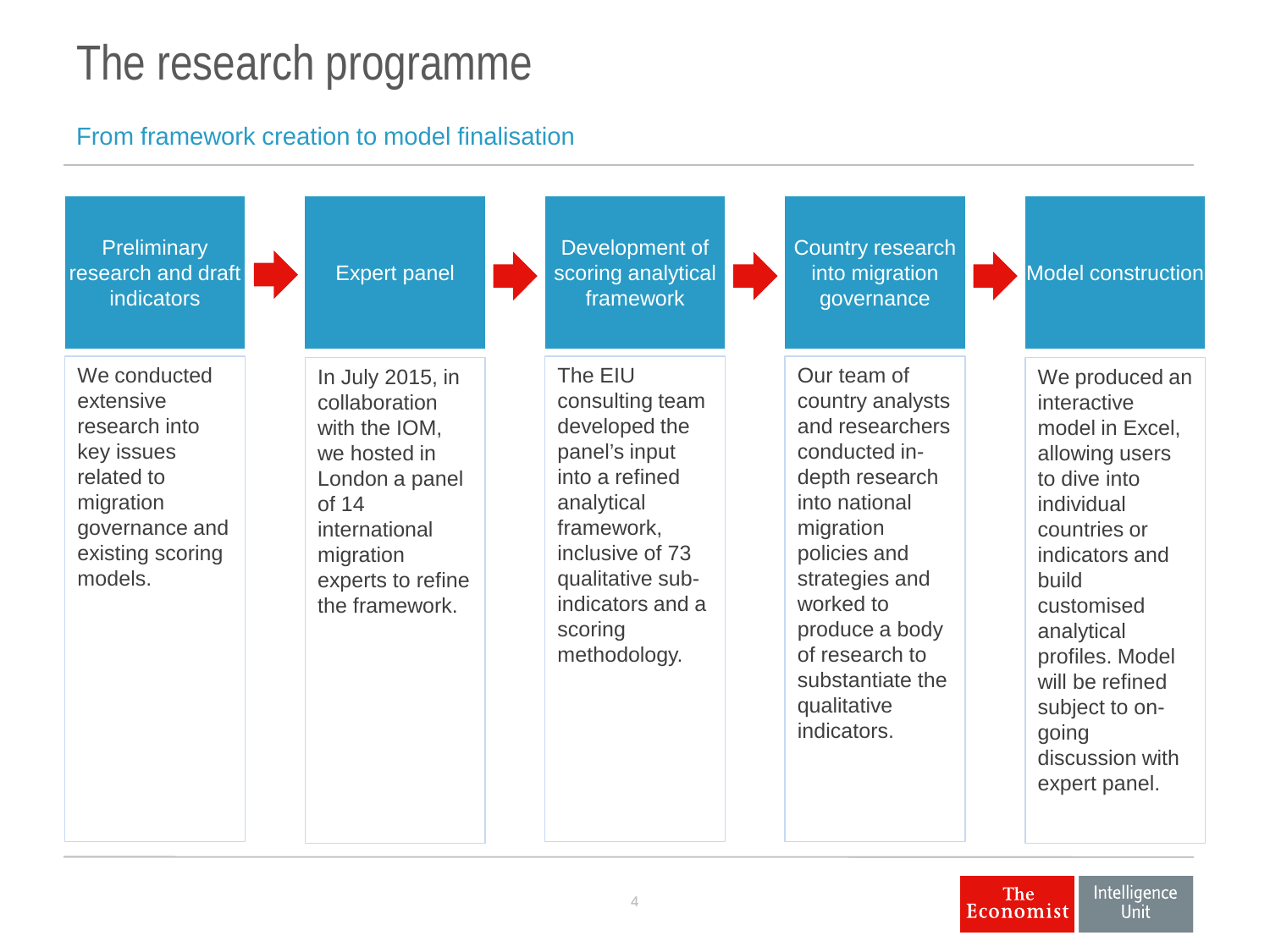#### Index construction: country sample

#### We have been researching 15 countries



Countries were selected by IOM and EIU to reflect geographical diversity, levels of economic development, and a balance of receiving and sending countries.

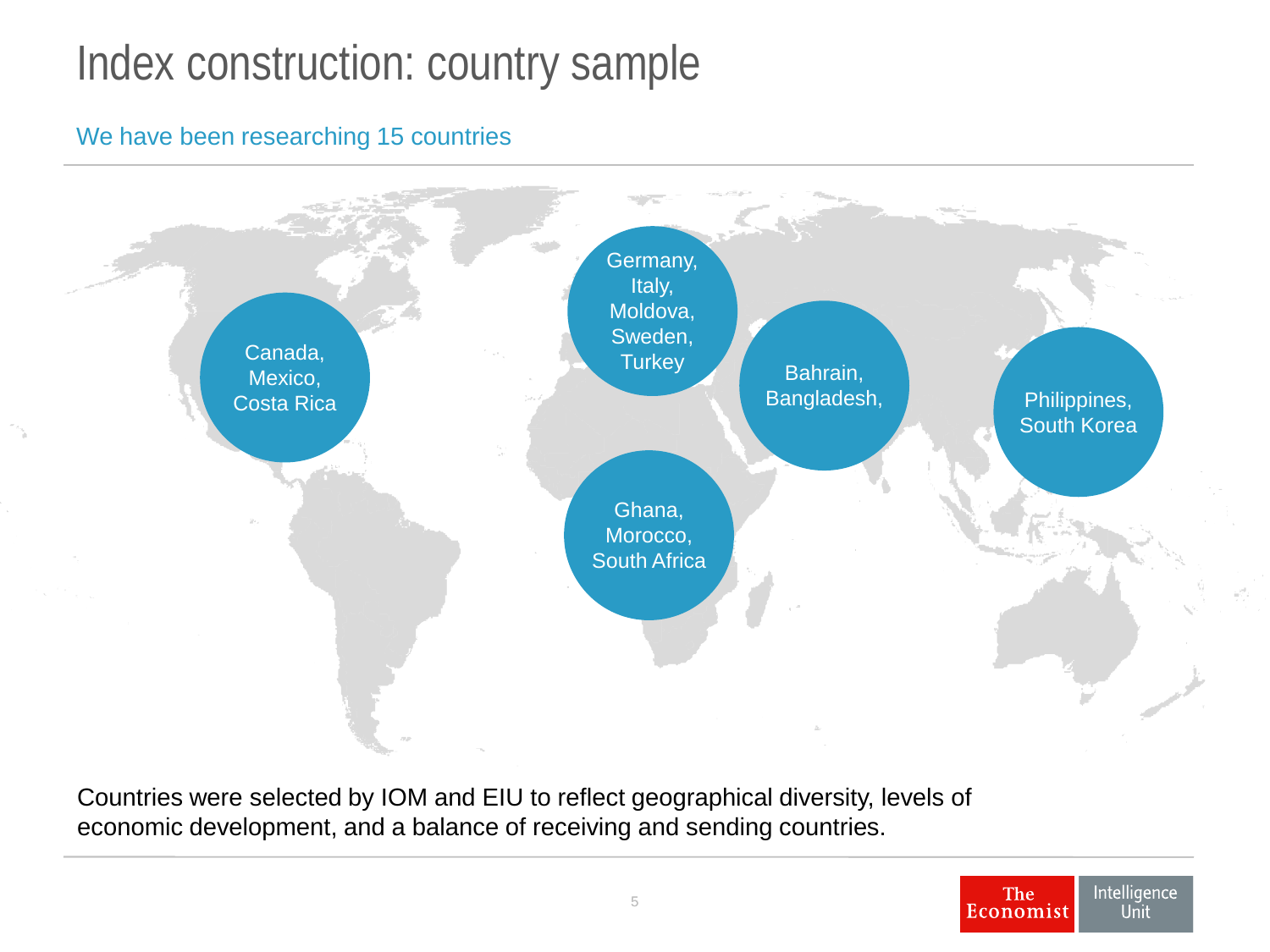### The MGI model framework

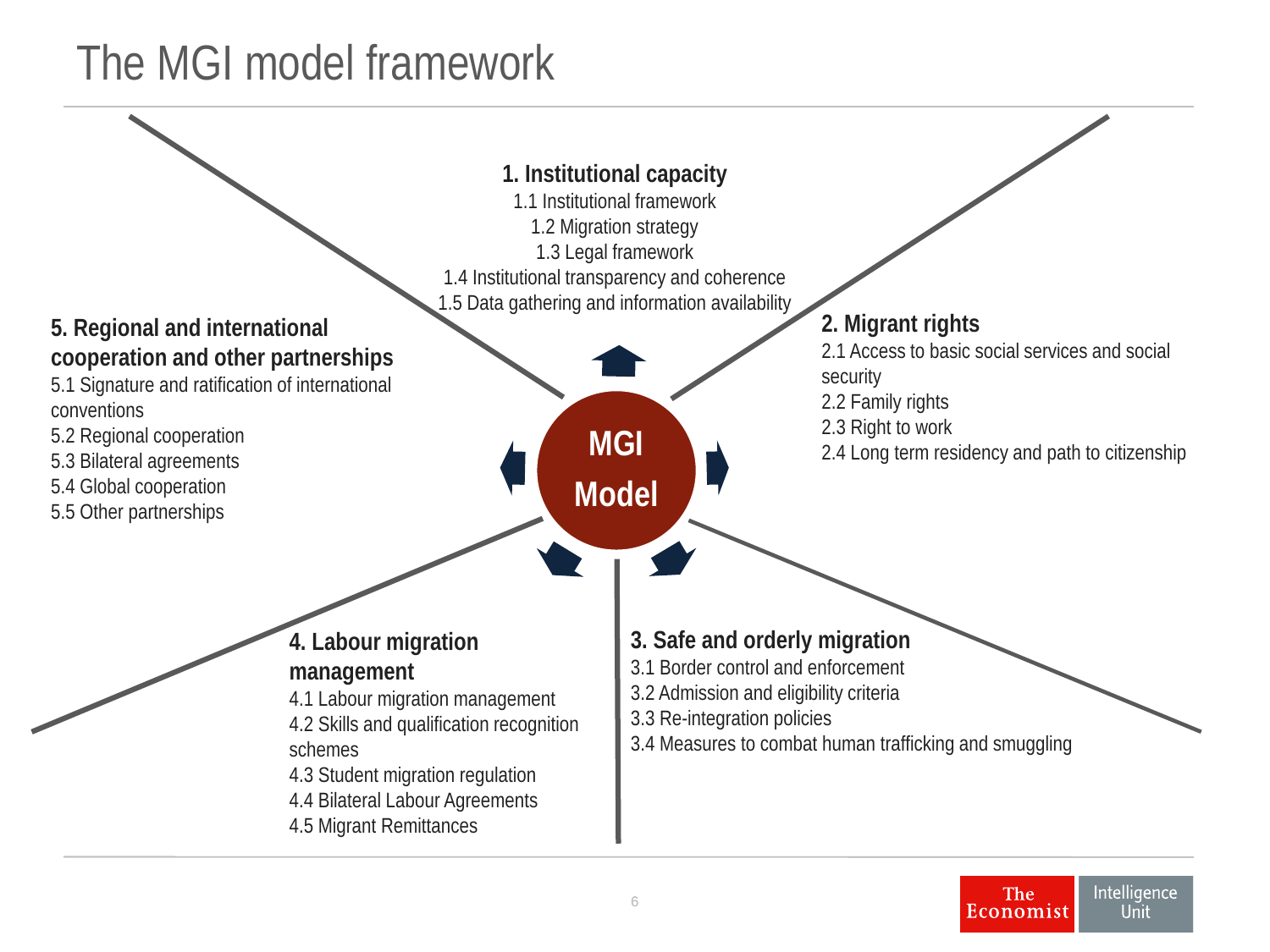#### Intelligence **The** Economist Unit

## Institutional capacity

This domain assesses countries' institutional frameworks, the existence of migration strategies, the presence of inward and outward migration governance legislation, and data availability and transparency

- **Institutional capacity requires a dedicated 'lead' agency**
	- All countries in the MGI have dedicated government entities focused on migration policy, but they vary between those with a single 'apex' agency and those that spread migration policy across several actors.
- **Successful 'sending' countries link migration to development through diaspora outreach and 'circular' migration programmes**
	- Sending countries are linking migration to development through initiatives that utilise their overseas citizens.
- **Successful 'receiving' countries link migration to economic development through labour market audits and 'critical skills' lists**
	- The link between inward migration and economic development relates largely to whether the country is attracting workers who can fill specific gaps in the workforce

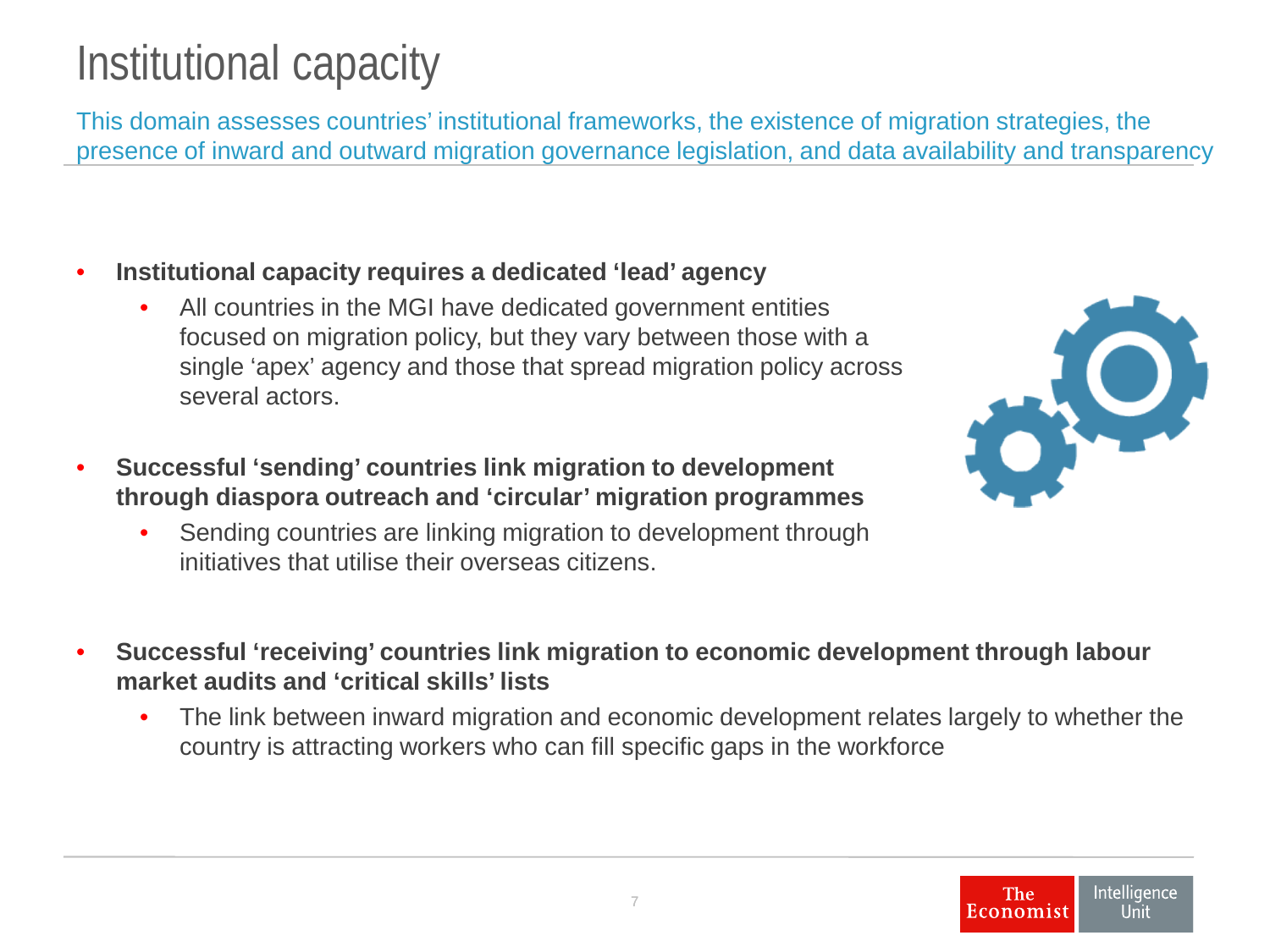## Migrant rights

This domain assesses countries' structures for ensuring access to basic social services for migrants, family rights, the right to work, and long-term residency and paths to citizenship

- **Practical, non-legal factors constrain access to services**
	- Migrants' access to social services does not depend only on the law. In some cases, migrants have access to services, but do not take advantage of the opportunities, either through lack of knowledge, lack of interest or other, non-legal factors.
- **All countries have paths to long-term residency and citizenship**
	- All countries in the MGI offered some path to long-term residency and citizenship for migrants, although criteria varied. Usually, such processes depend on a minimum period of residence in the country, ranging from 3 to 5 years.
- **Emerging economies in the MGI show support for distressed migrants**
	- Three developing countries in the MGI have taken concrete steps to support the safety, and uphold the rights, of refugees, asylum seekers and migrants fleeing conflict or turmoil.

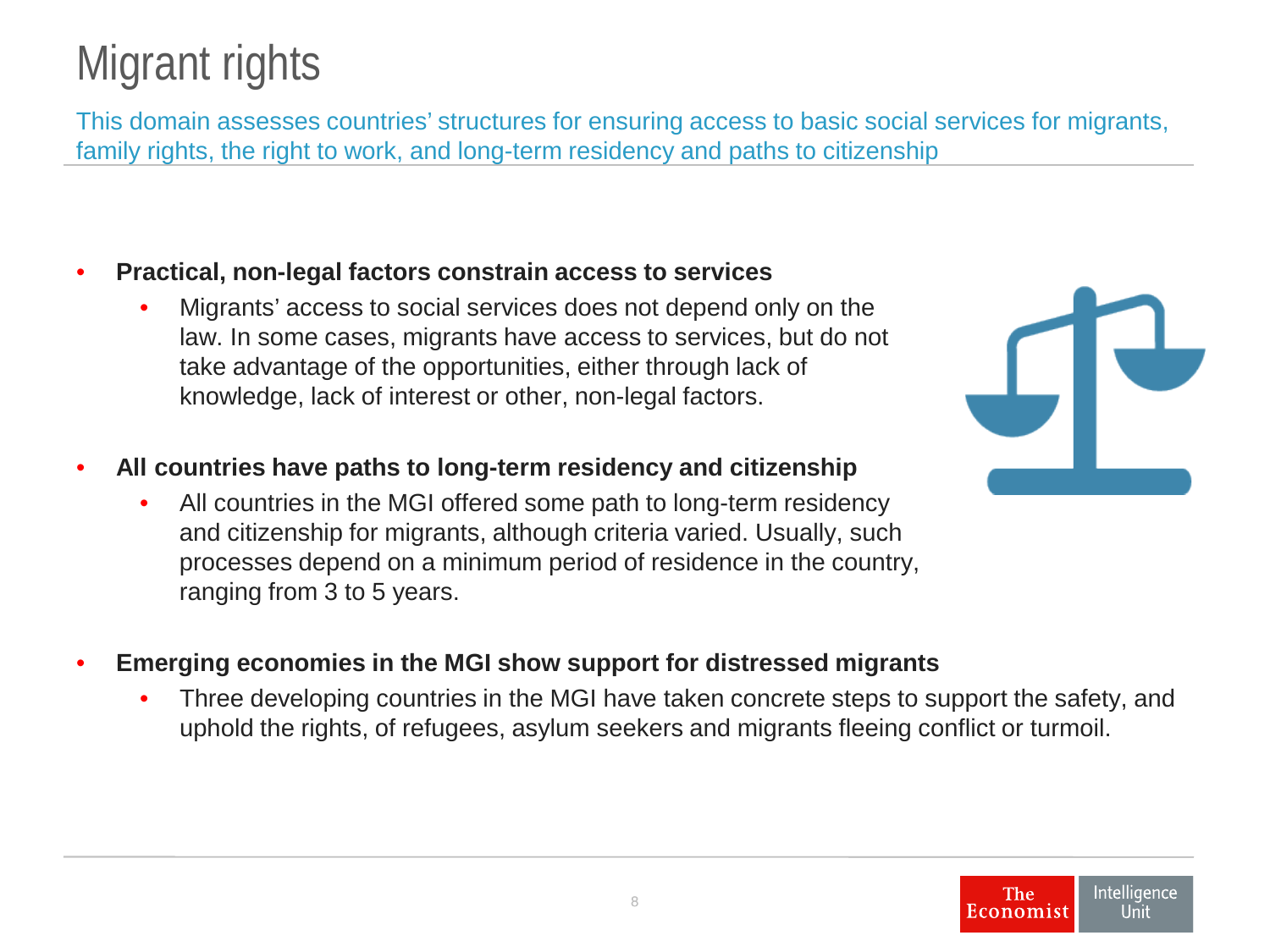# Safe and orderly migration

This domain assesses countries' border control and enforcement practices, measures to combat human trafficking and smuggling, and re-integration policies

- **Countries need infrastructures for managing flows of distressed migrants**
	- Some countries receiving 'distressed' migrants, for whom safety considerations are most acute, are taking initiatives to ensure that safety - largely as emergency measures that attempt to keep pace with inflows. More sustainable plans are needed.
- **Human trafficking responses require coalitions across government**
	- Migrant safety is upheld best by countries that have strong systems and procedures in place for dealing with human trafficking. This means dedicated structures and agencies, national strategies, and transparent data collection.
- **Developing countries nurture 'circular' migration through networking, diaspora engagement and reintegration incentives**
	- Orderly migration does not end when a migrant arrives in a new country it also affects his/her onward journey.

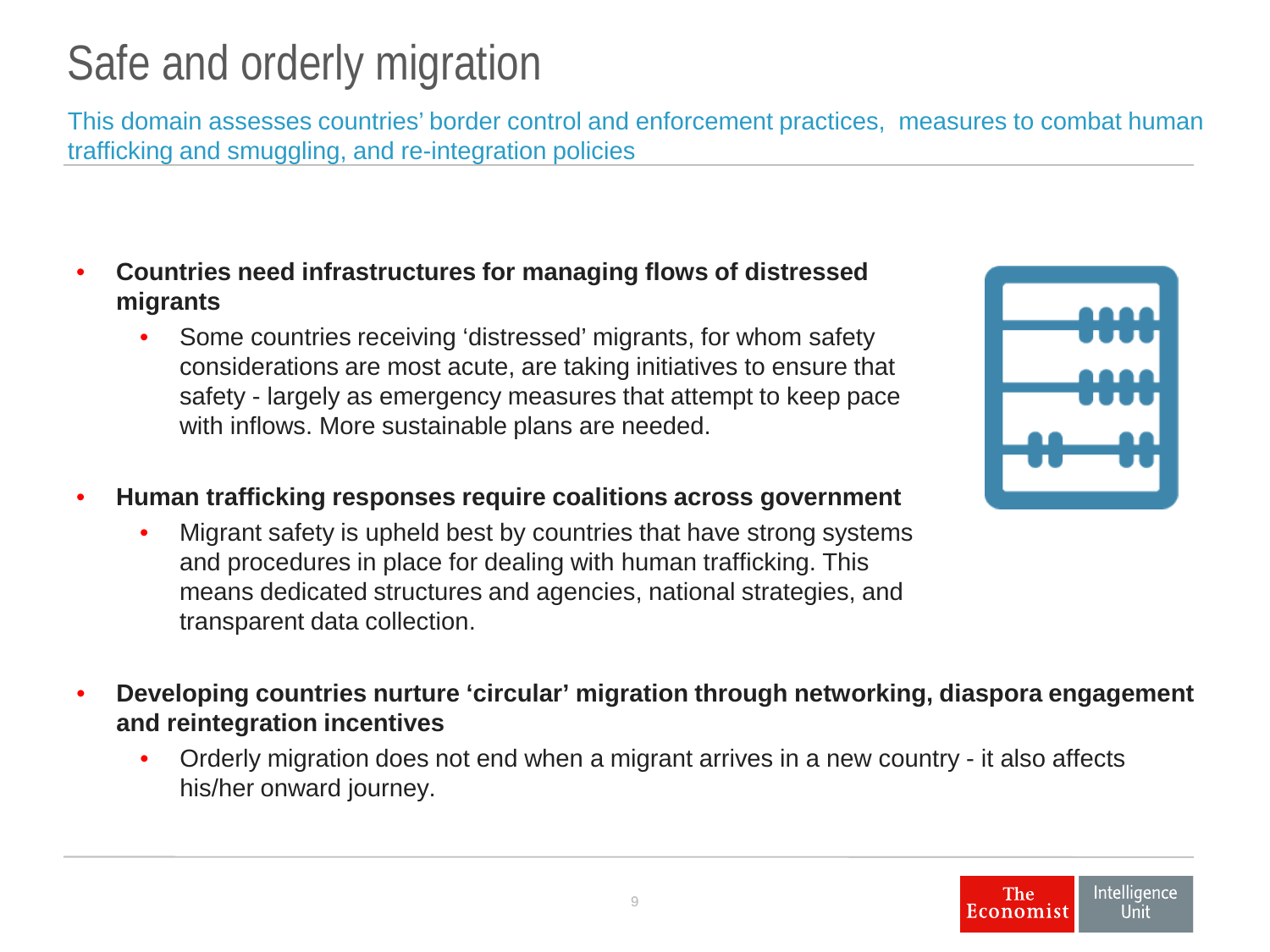# Labour migration management

This domain assesses countries' policies for managing labour migration, skills and qualification recognition schemes, student migration regulation, bilateral labour agreements and remittance schemes

- **Receiving countries perform skills audits and labour market reviews**
	- In receiving countries, labour management relates in large part to whether the country has a system for ensuring that migrants entering the country are supporting national economic imperatives.
- **Emerging economies need to assess effects of outward migration on the national economy**
	- While outward migration brings benefits in the form of remittances and 'circular' migration later, it can also create gaps in the national labour force.



- **Protecting foreign workers requires both adherence to international codes and unilateral initiatives**
	- A critical governance question concerns migrant workers' access to decent working conditions.

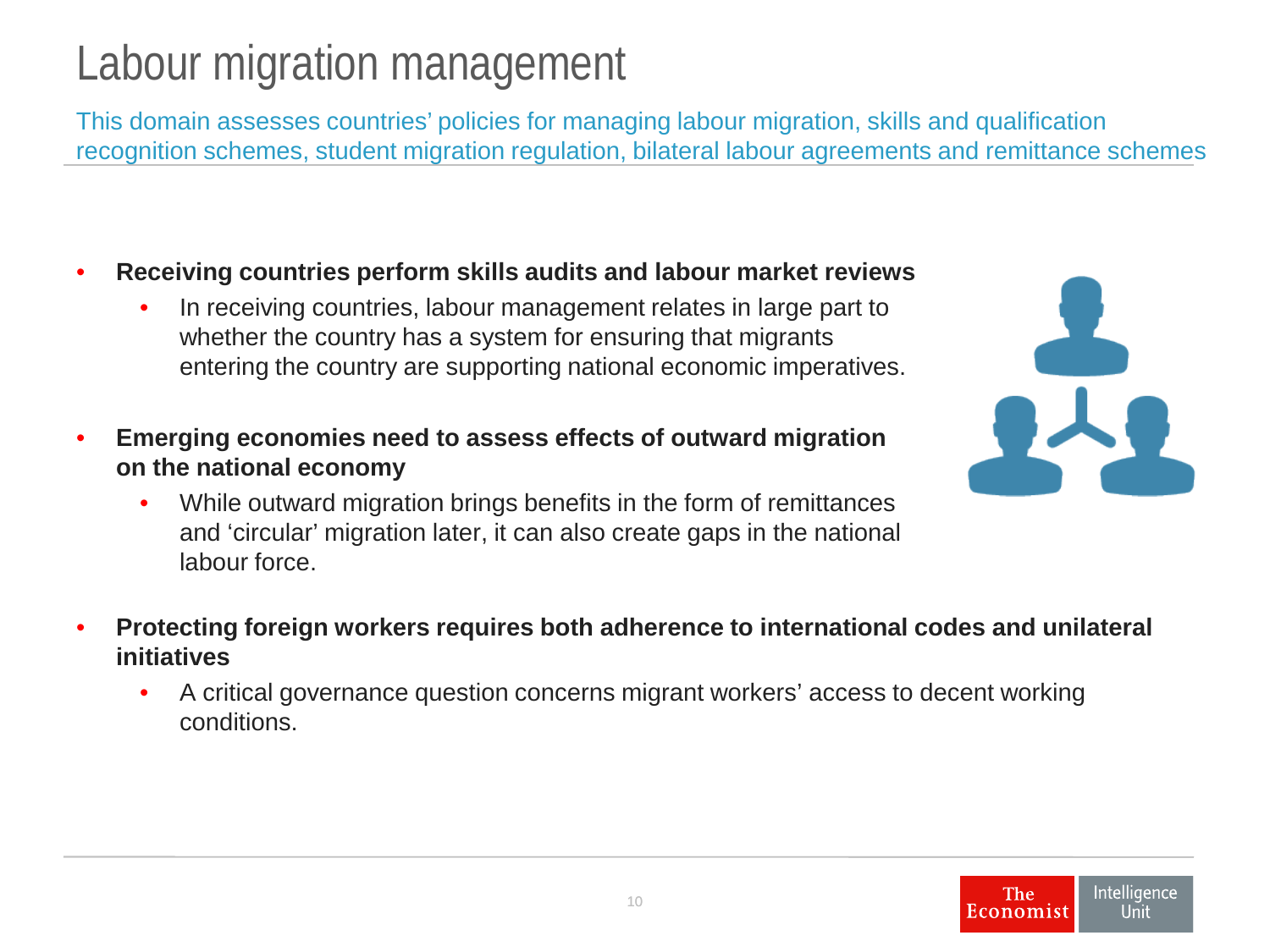## Regional and international cooperation and partnerships

This domain assesses the regional and international dimension of migration through an analysis of international conventions, treaties and laws, regional consultative processes, and bilateral agreements

- **Regional consultative processes (RCPs) have high rates of government engagement**
	- All countries in our assessment are involved in RCPs, suggesting these are a popular form of collaboration.



- **Bilateral relationships remain the most vital mode of cooperation** 
	- Migration "corridors" are a feature of labour mobility: migrants tend to follow particular, welltrodden routes to benefit from established migration infrastructures and tap into existing networks. As a result, tangible cooperative ventures tend to happen at the bilateral level.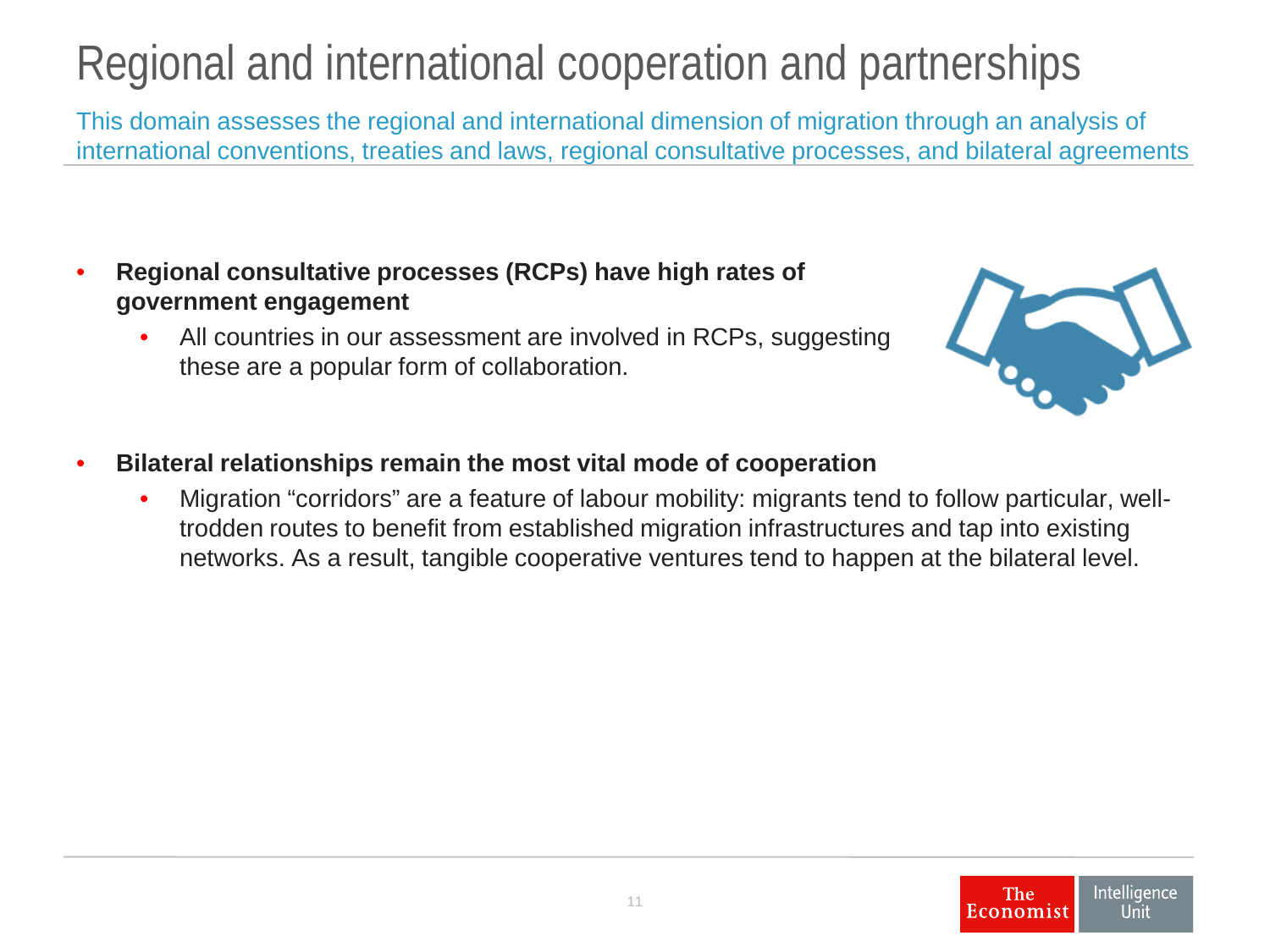### Pilot benchmarking

We banded policy assessments to identify best practices: **Nascent, Emerging, Developed, Mature** 

|                     | <b>Institutional</b><br><b>Capacity</b> | <b>Migrant Rights</b> | Safe & Orderly<br><b>Migration</b> | <b>Labour Migration</b><br><b>Management</b> | <b>Regional &amp;</b><br><b>International</b><br><b>Cooperation</b> |
|---------------------|-----------------------------------------|-----------------------|------------------------------------|----------------------------------------------|---------------------------------------------------------------------|
| <b>Bahrain</b>      | Emerging                                | Emerging              | Developed                          | Emerging                                     | Developed                                                           |
| <b>Bangladesh</b>   | Emerging                                | Emerging              | Emerging                           | <b>Developed</b>                             | <b>Mature</b>                                                       |
| Canada              | <b>Mature</b>                           | <b>Developed</b>      | Developed                          | <b>Developed</b>                             | <b>Mature</b>                                                       |
| <b>Costa Rica</b>   | <b>Developed</b>                        | <b>Developed</b>      | Developed                          | Emerging                                     | <b>Mature</b>                                                       |
| Germany             | <b>Mature</b>                           | Developed             | <b>Mature</b>                      | <b>Developed</b>                             | <b>Mature</b>                                                       |
| Ghana               | <b>Developed</b>                        | Emerging              | <b>Mature</b>                      | <b>Nascent</b>                               | <b>Mature</b>                                                       |
| <b>Italy</b>        | Developed                               | Developed             | Emerging                           | <b>Developed</b>                             | <b>Mature</b>                                                       |
| <b>Mexico</b>       | <b>Developed</b>                        | Emerging              | Emerging                           | <b>Developed</b>                             | <b>Developed</b>                                                    |
| Moldova             | <b>Developed</b>                        | Developed             | <b>Mature</b>                      | <b>Developed</b>                             | <b>Mature</b>                                                       |
| <b>Morocco</b>      | <b>Developed</b>                        | Emerging              | Emerging                           | Emerging                                     | <b>Developed</b>                                                    |
| <b>Philippines</b>  | <b>Mature</b>                           | <b>Mature</b>         | <b>Mature</b>                      | Developed                                    | <b>Mature</b>                                                       |
| <b>South Africa</b> | <b>Mature</b>                           | Developed             | Developed                          | <b>Developed</b>                             | <b>Mature</b>                                                       |
| South Korea         | <b>Mature</b>                           | Developed             | <b>Mature</b>                      | <b>Developed</b>                             | <b>Mature</b>                                                       |
| Sweden              | <b>Developed</b>                        | <b>Mature</b>         | Developed                          | <b>Developed</b>                             | <b>Mature</b>                                                       |
| Turkey              | <b>Mature</b>                           | <b>Developed</b>      | Emerging                           | <b>Developed</b>                             | <b>Developed</b>                                                    |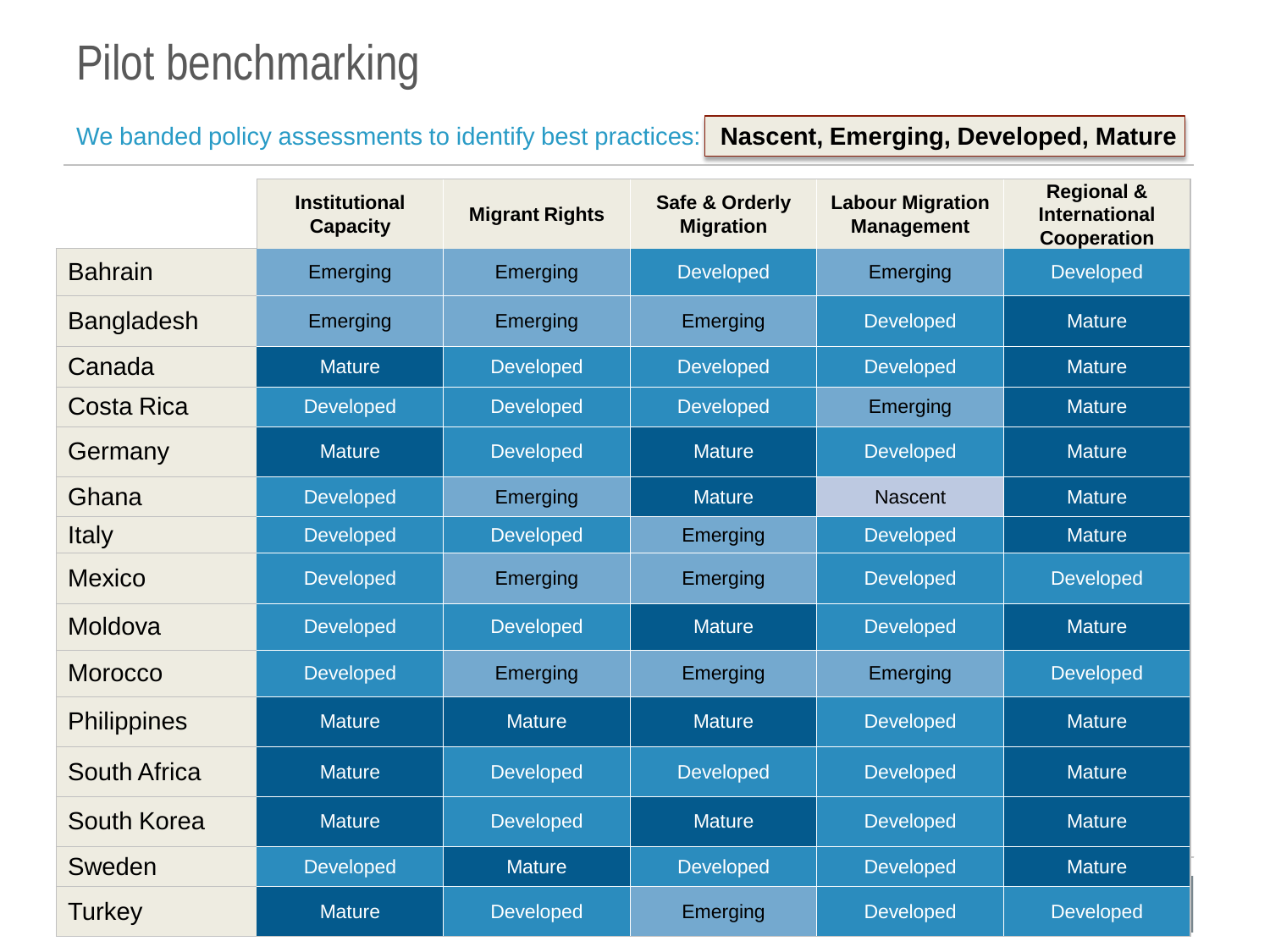#### Intelligence **The** Economist Unit

### The way forward

The MGI highlights the importance of good data and the development of insights on what "good migration governance" looks like

- **The nations with the most effective migration governance have proactive "lead" agencies, forge collaboration between departments and successfully connect migration to wider economic objectives.**
	- For migrant-sending countries, policies include diaspora investment programmes and "circular" migration incentives. For migrantreceiving countries, comprehensive skills audits ensure migration fills key gaps in the labour market.
- **Transparency is essential to good migration governance.** 
	- This relates to having clear information for immigrants about laws and regulations, releasing data on sensitive information such as migrant deaths and human trafficking, and sharing information between stakeholders.
	- **More regional collaboration and greater insights on institutional effectiveness are needed to design better migration policies.**
		- Migration is inherently cross-border; more work on migrant rights, humanitarian issues, etc.
		- As more countries become part of the MGI, greater cross-country comparison and contextual nuance will emerge.